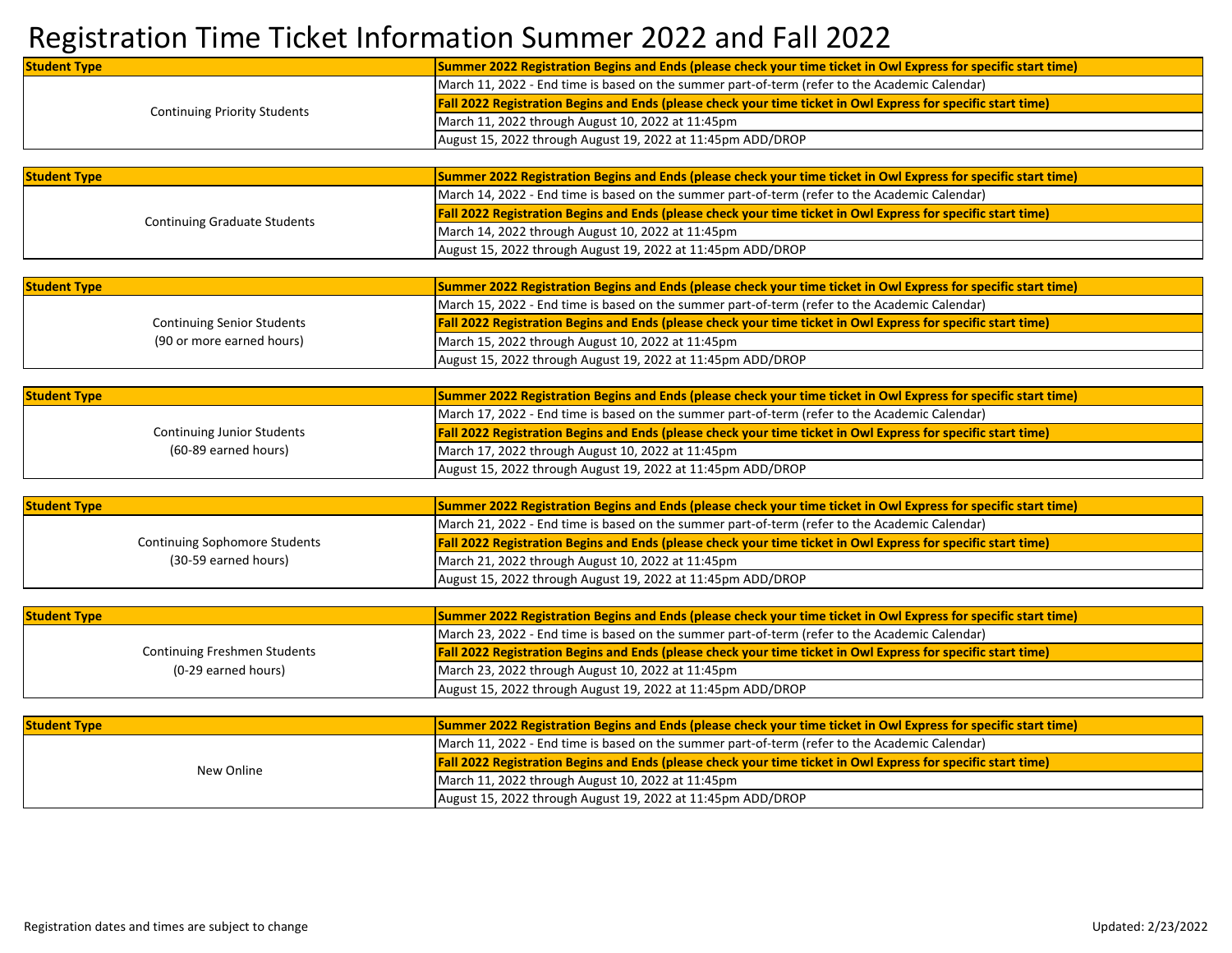## Registration Time Ticket Information Summer 2022 and Fall 2022

| <b>Student Type</b>                                    | Summer 2022 Registration Begins and Ends (please check your time ticket in Owl Express for specific start time) |
|--------------------------------------------------------|-----------------------------------------------------------------------------------------------------------------|
| Dual Enrollment                                        | March 11, 2022 - End time is based on the summer part-of-term (refer to the Academic Calendar)                  |
|                                                        | Fall 2022 Registration Begins and Ends (please check your time ticket in Owl Express for specific start time)   |
|                                                        | March 11, 2022 through August 10, 2022 at 11:45pm                                                               |
|                                                        | August 15, 2022 through August 19, 2022 at 11:45pm ADD/DROP                                                     |
|                                                        |                                                                                                                 |
| <b>Student Type</b>                                    | Summer 2022 Registration Begins and Ends (please check your time ticket in Owl Express for specific start time) |
|                                                        | March 14, 2022 - End time is based on the summer part-of-term (refer to the Academic Calendar)                  |
| New Graduate Students                                  | Fall 2022 Registration Begins and Ends (please check your time ticket in Owl Express for specific start time)   |
|                                                        | March 14, 2022 through August 10, 2022 at 11:45pm                                                               |
|                                                        | August 15, 2022 through August 19, 2022 at 11:45pm ADD/DROP                                                     |
|                                                        |                                                                                                                 |
| <b>Student Type</b>                                    | Summer 2022 Registration Begins and Ends (please check your time ticket in Owl Express for specific start time) |
|                                                        | March 28, 2022 - End time is based on the summer part-of-term (refer to the Academic Calendar)                  |
| All Readmits                                           | Fall 2022 Registration Begins and Ends (please check your time ticket in Owl Express for specific start time)   |
|                                                        | March 28, 2022 through August 10, 2022 at 11:45pm                                                               |
|                                                        | August 15, 2022 through August 19, 2022 at 11:45pm ADD/DROP                                                     |
|                                                        |                                                                                                                 |
| <b>Student Type</b>                                    | Summer 2022 Registration Begins and Ends (please check your time ticket in Owl Express for specific start time) |
|                                                        | Orientation Day - End time is based on the summer part-of-term (refer to the Academic Calendar)                 |
| New Freshmen and New Transfers (Attending Orientation) | (New Summer students will also receive a Fall time ticket)                                                      |
|                                                        | Fall 2022 Registration Begins and Ends (please check your time ticket in Owl Express for specific start time)   |
|                                                        | Orientation Day through August 10, 2022 at 11:45pm                                                              |
|                                                        | August 15, 2022 through August 19, 2022 at 11:45pm ADD/DROP                                                     |

| <b>Student Type</b>                                        | Summer 2022 Registration Begins and Ends (please check your time ticket in Owl Express for specific start time)      |
|------------------------------------------------------------|----------------------------------------------------------------------------------------------------------------------|
|                                                            | May 9, 2022 - End time is based on the summer part-of-term (refer to the Academic Calendar)                          |
| New Freshmen and New Transfers (Not Attending Orientation) | (New Summer students will also receive a Fall time ticket)                                                           |
|                                                            | <b>Fall 2022 Registration Begins and Ends (please check your time ticket in Owl Express for specific start time)</b> |
|                                                            | August 1, 2022 through August 10, 2022 at 11:45pm                                                                    |
|                                                            | August 15, 2022 through August 19, 2022 at 11:45pm ADD/DROP                                                          |

| <b>Student Type</b> | Summer 2022 Registration Begins and Ends (please check your time ticket in Owl Express for specific start time)      |
|---------------------|----------------------------------------------------------------------------------------------------------------------|
| Transient           | March 28, 2022 - End time is based on the summer part-of-term (refer to the Academic Calendar)                       |
|                     | <b>Fall 2022 Registration Begins and Ends (please check your time ticket in Owl Express for specific start time)</b> |
|                     | March 28, 2022 through August 10, 2022 at 11:45pm                                                                    |
|                     | August 15, 2022 through August 19, 2022 at 11:45pm ADD/DROP                                                          |

| <b>Student Type</b>                      | Summer 2022 Registration Begins and Ends (please check your time ticket in Owl Express for specific start time)      |
|------------------------------------------|----------------------------------------------------------------------------------------------------------------------|
|                                          | May 9, 2022 - End time is based on the summer part-of-term (refer to the Academic Calendar)                          |
|                                          | (New Summer students will also receive a Fall time ticket)                                                           |
| Post-Bac/Non-Degree Seeking and Auditors | <b>Fall 2022 Registration Begins and Ends (please check your time ticket in Owl Express for specific start time)</b> |
|                                          | August 1, 2022 through August 10, 2022 at 11:45pm                                                                    |
|                                          | August 15, 2022 through August 19, 2022 at 11:45pm ADD/DROP                                                          |